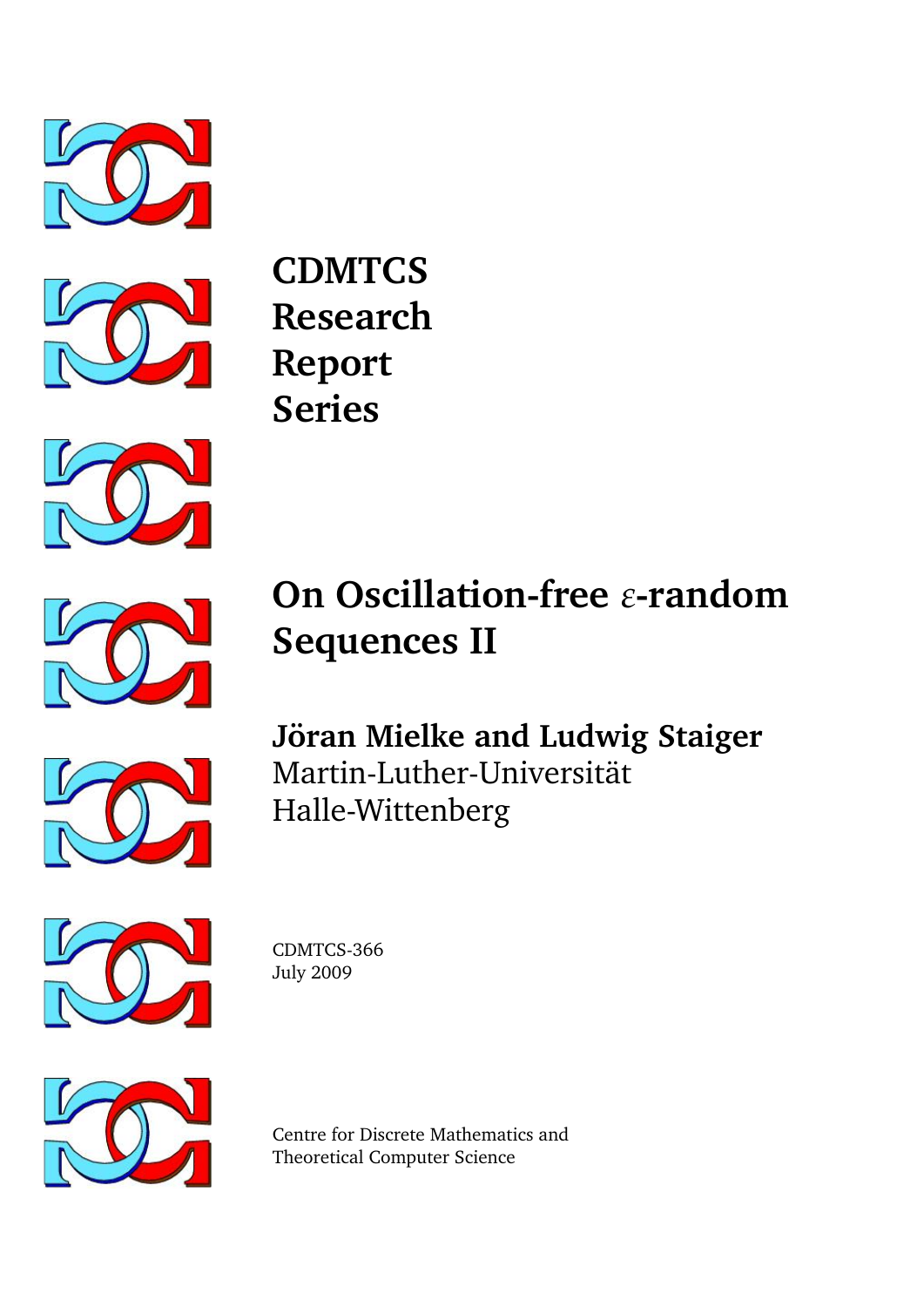## **On Oscillation-free** *ε***-random Sequences II**<sup>∗</sup>

*Joran Mielke ¨* † *and Ludwig Staiger*‡ Martin-Luther-Universitat Halle-Wittenberg ¨ Institut für Informatik von-Seckendorff-Platz 1 D–06099 Halle (Saale), Germany

#### **Abstract**

It has been shown (see  $[10]$ ), that there are strongly MARTIN-LÖF*ε*-random *ω*-words that behave in terms of complexity like random *ω*words. That is, in particular, the *a priori* complexity of these *ε*-random *ω*-words is bounded from below and above by linear functions with the same slope *ε*. In this paper we will study the set of these *ω*-words in terms of HAUSDORFF measure and dimension.

Additionally we find upper bounds on *a priori* complexity, monotone and simple complexity for a certain class of *ω*-power languages.

## **Contents**

| 1 Introduction                                              | 2  |
|-------------------------------------------------------------|----|
| 2 Notation and Preliminary Results                          | 2  |
| 3 The Measure of the Set of $\varepsilon$ -random Sequences | 6  |
| 4 Complexity Bounds for $\omega$ -power Languages           | 8  |
| <b>5</b> Plain Complexity                                   | 12 |

<sup>∗</sup>The results of this paper are to be presented at the "Sixth International Conference on Computability and Complexity in Analysis", August 18-22, 2009, Ljubljana, Slovenia

†email: mielke@informatik.uni-halle.de

‡email: staiger@informatik.uni-halle.de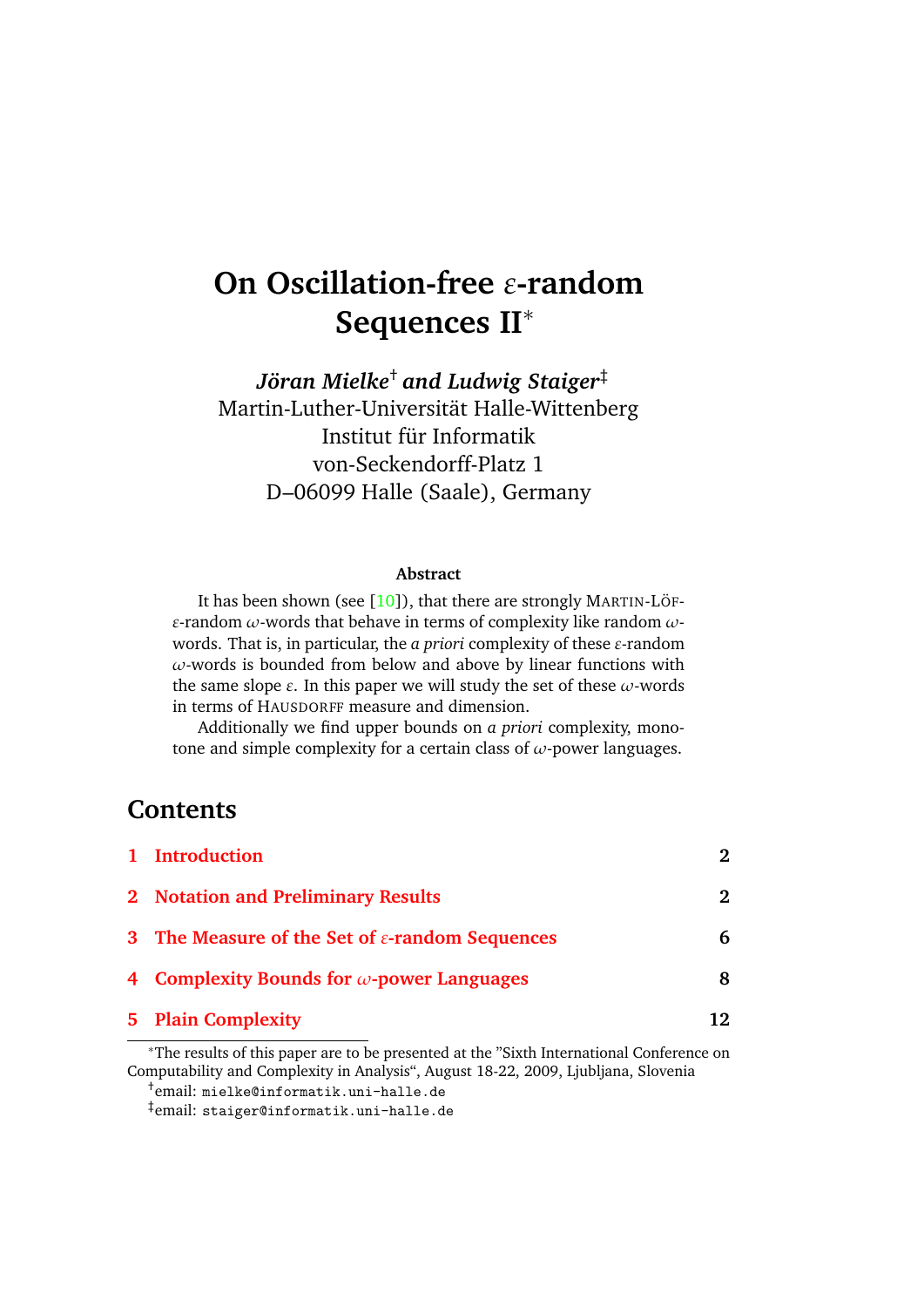## <span id="page-2-0"></span>**1 Introduction**

The present paper is a continuation of  $[10]$  where it has been shown that oscillation-free *ε*-random sequences exist, for every computable *ε*, 0 < *ε* < 1. To this end two methods were developed. The first one, by diluting random sequences, led to a method for a general "construction" of *ε*-random sequences from random sequences whereas the second one exhibited *ε*random sequences as maximally complex sequences in certain computably definable sets of sequences (*ω*-languages).

Here we address mainly two questions. The first one is about the Hausdorff dimension and the Hausdorff measure of the set of oscillation-free *ε*-random sequences. As every random sequence is also *ε*-random the set of *ε*-random sequences has Hausdorff dimension 1. We prove a result analogous to Ryabko's estimate of the dimension of the set of sequences of a certain asymptotic relative complexity (cf.  $[6, 9]$  $[6, 9]$  $[6, 9]$ ). We show that the set of oscillation-free *ε*-random sequences has Hausdorff dimension *ε* and infinite *ε*-dimensional Hausdorff measure.

The second problem we address is the one of obtaining oscillation-free *ε*-random sequences in so-called *ω*-power languages. Here we generalise the results for  $\omega$ -powers of regular languages obtained in [\[10\]](#page-14-0) to more general classes of *ω*-powers of computably enumerable languages.

## <span id="page-2-1"></span>**2 Notation and Preliminary Results**

In this section we briefly recall the concepts of HAUSDORFF measure and complexity of finite and infinite words used in this paper. For more detailed information the reader is referred to the textbooks [\[2\]](#page-13-0) and [\[4\]](#page-14-3). In the following *X* is a finite alphabet with cardinality  $|X| = r$ . By  $X^*$  we denote the set (monoid) of words on *X*, including the *empty word*  $e$ , and  $X^{\omega}$  is the set of infinite words ( $\omega$ -words) over *X*. For  $w \in X^*$  and  $\eta \in X^* \cup$ *X*<sup>ω</sup> let  $w \cdot \eta$  be their concatenation. We extend this concatenation in the obvious way to subsets  $W \subseteq X^*$  and  $B \subseteq X^* \cup X^{\omega}$ . For a language W let  $W^* := \bigcup_{n \in \mathbb{N}} W^n$  be the *submonoid* of  $X^*$  generated by *W*, and by  $W^{\omega} :=$  $\{w_1 \cdots w_n \cdots \mid w_n \in W \setminus \{e\}\}\$  we denote the subset of  $X^{\omega}$  formed by concatenating words of *W*. We call  $V/w := \{v \mid w \cdot v \in V\}$  the *left derivative* of *V* by *w*. Furthermore  $|w|$  is the *length* of the word  $w \in X^*$ and  $\underline{l}(V) := \min\{|v| \mid v \in V\}$  denotes the length of the shortest word contained in *V*. For a set  $B \subseteq X^* \cup X^{\omega}$  the set of all finite prefixes of strings in *B* is  $\text{pref}(B)$ , we abbreviate  $w \in \text{pref}(\{\eta\})$  by  $w \sqsubset \eta$ . By  $\xi[0..n]$ we denote the prefix of  $\xi \in X^* \cup X^{\omega}$  of length *n*.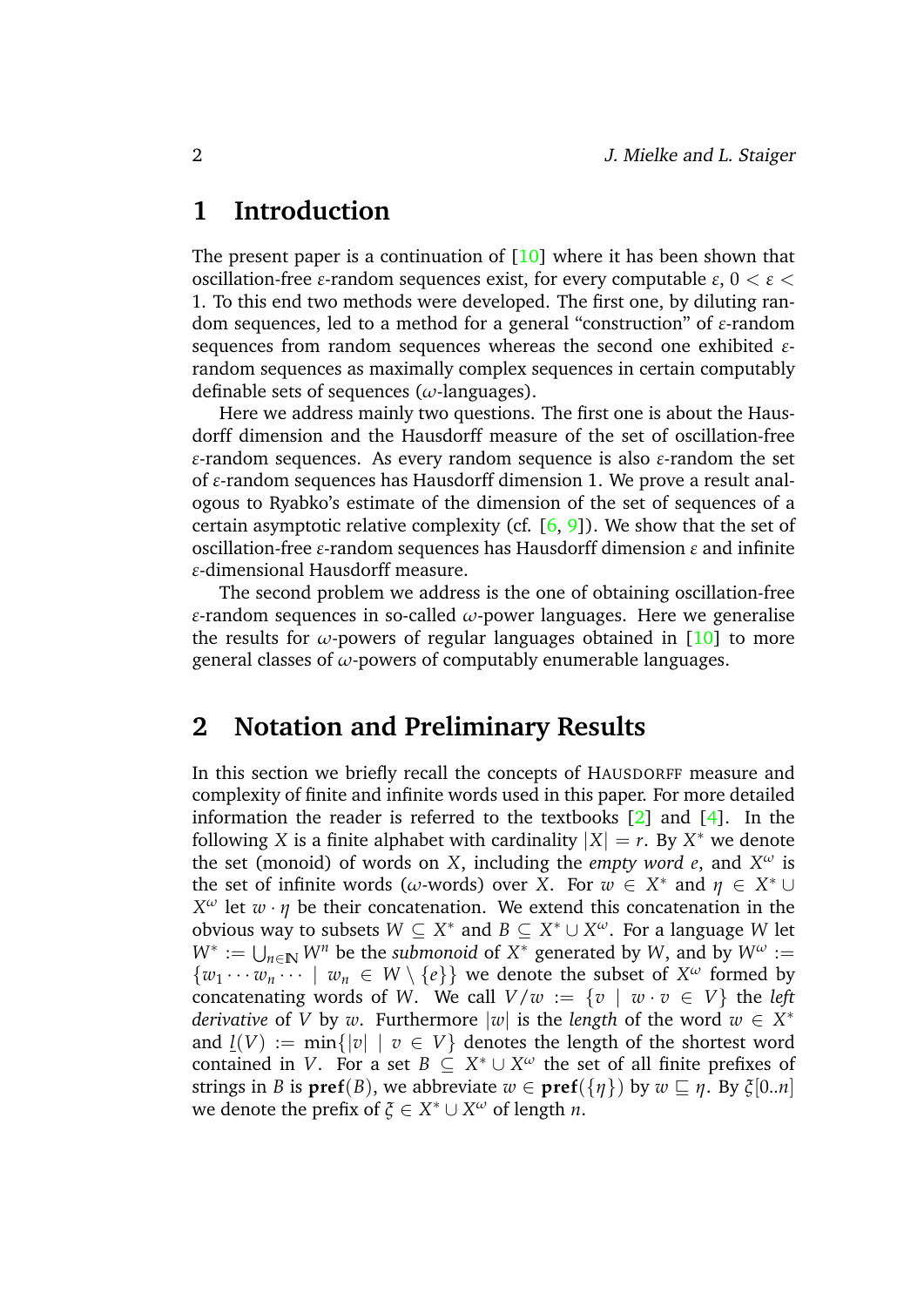A real number *α* is right-computable (left-computable) if and only if there is a computable sequence  $\alpha_i$ ,  $i \in \mathbb{N}$ , of rational numbers with  $\alpha_i \geq$  $\alpha_{i+1}$  ( $\alpha_i \leq \alpha_{i+1}$ ) for all  $i \in \mathbb{N}$  and  $\lim_{i \to \infty} \alpha_i = \alpha$ . A number  $\alpha$  is called computable if and only if *α* is left- and right-computable. A function *f* : *X*<sup>\*</sup> → **R** is called right-computable (left-computable) if and only if there is a computable function  $h: X^* \times \mathbb{N} \to \mathbb{R}$  such that  $\lim_{t \to \infty} h(w, t) = f(w)$ , for every  $w \in X^*$ , and *h* is decreasing (increasing) with respect to *t*.

A language *V* ⊆ *X* ∗ is called a *code* provided every *w* ∈ *V* <sup>∗</sup> has a unique factorisation  $w = v_1 \dots v_n$  with  $v_i \in V$  ( $1 \le i \le n$ ). If  $e \notin V$  and for all  $v, w \in V$  the relation  $v \subseteq w$  implies  $v = w$  then *V* is called *prefix code*.

It is useful to consider the set  $X^{\omega}$  as a metric space (Cantor space)  $(X^{\omega}, \varrho)$  of all  $\omega$ -words over the alphabet *X* where the metric is  $\varrho$  is defined as follows

$$
\varrho(\xi,\eta):=\inf\{r^{-|w|} \mid w \sqsubseteq \xi \wedge w \sqsubseteq \eta\}
$$

The open (and simultaneously closed) balls in  $(X^\omega,\varrho)$  are the sets of the form  $w \cdot X^{\omega}$ , where  $w \in X^*$ . The diameter of these balls is  $d(w \cdot X^{\omega}) =$  $r^{-|w|}.$  The closure of a set  $F\,\subseteq\, X^\omega$  in  $(X^\omega,\varrho)$  is the set  $\mathcal{C}(F)\,:=\,\{\xi\,\mid\, F\in\mathcal{F}$  $\mathbf{pref}(\xi) \subseteq \mathbf{pref}(F)$ .

We define HAUSDORFF measure and HAUSDORFF dimension for subsets of  $(X^\omega,\varrho).$  For every language  $F\subseteq X^\omega$  and every  $0\leq \varepsilon\leq 1$  the equation

$$
\mathbb{L}_{\varepsilon}(F) := \lim_{n \to \infty} \inf \left\{ \sum_{v \in V} r^{-\varepsilon \cdot |v|} \mid F \subseteq V \cdot X^{\omega} \wedge \underline{l}(V) \ge n \right\}
$$

defines the *ε*-dimensional HAUSDORFF measure of *F*. The measure **L**<sup>1</sup> is the usual LEBESGUE measure. The following property of the HAUSDORFF measure is well-known.

**Corollary 2.1** *Let*  $F \subseteq X^\omega$ *. If*  $\mathbb{L}_{\varepsilon}(F) < \infty$  *then for every*  $\delta > 0$  *it holds*  $\mathbb{L}_{\varepsilon+\delta}(F) = 0$  *and if*  $0 \lt \mathbb{L}_{\varepsilon}(F)$  *then for every*  $\delta > 0$  *it holds*  $\mathbb{L}_{\varepsilon-\delta}(F) = \infty$ *.* 

The HAUSDORFF dimension of *F* is defined as follows

$$
\dim F = \sup \{ \varepsilon \mid \mathbb{L}_{\varepsilon}(F) = \infty \vee \varepsilon = 0 \} = \inf \{ \varepsilon \mid \mathbb{L}_{\varepsilon}(F) = 0 \}
$$

Next we introduce the complexities used in this paper. Consider a semimeasure *m* on  $X^*$ , that is, a function  $m: X^* \to \mathbb{R}$  which satisfies  $m(\varepsilon) \leq$ 1 and  $m(w) \ge \sum_{x \in X} m(wx)$ , for  $w \in X^*$ . If  $m(w) = \sum_{x \in X} m(wx)$  the function  $m$  is called a measure. In  $[13]$  Levin proved the existence of a universal left-computable semi-measure **M**, that is, a left-computable semimeasure which satisfies

<span id="page-3-0"></span>
$$
\exists c_m \forall w \in X^* \qquad m(w) \leq c_m \cdot \mathbf{M}(w), \tag{1}
$$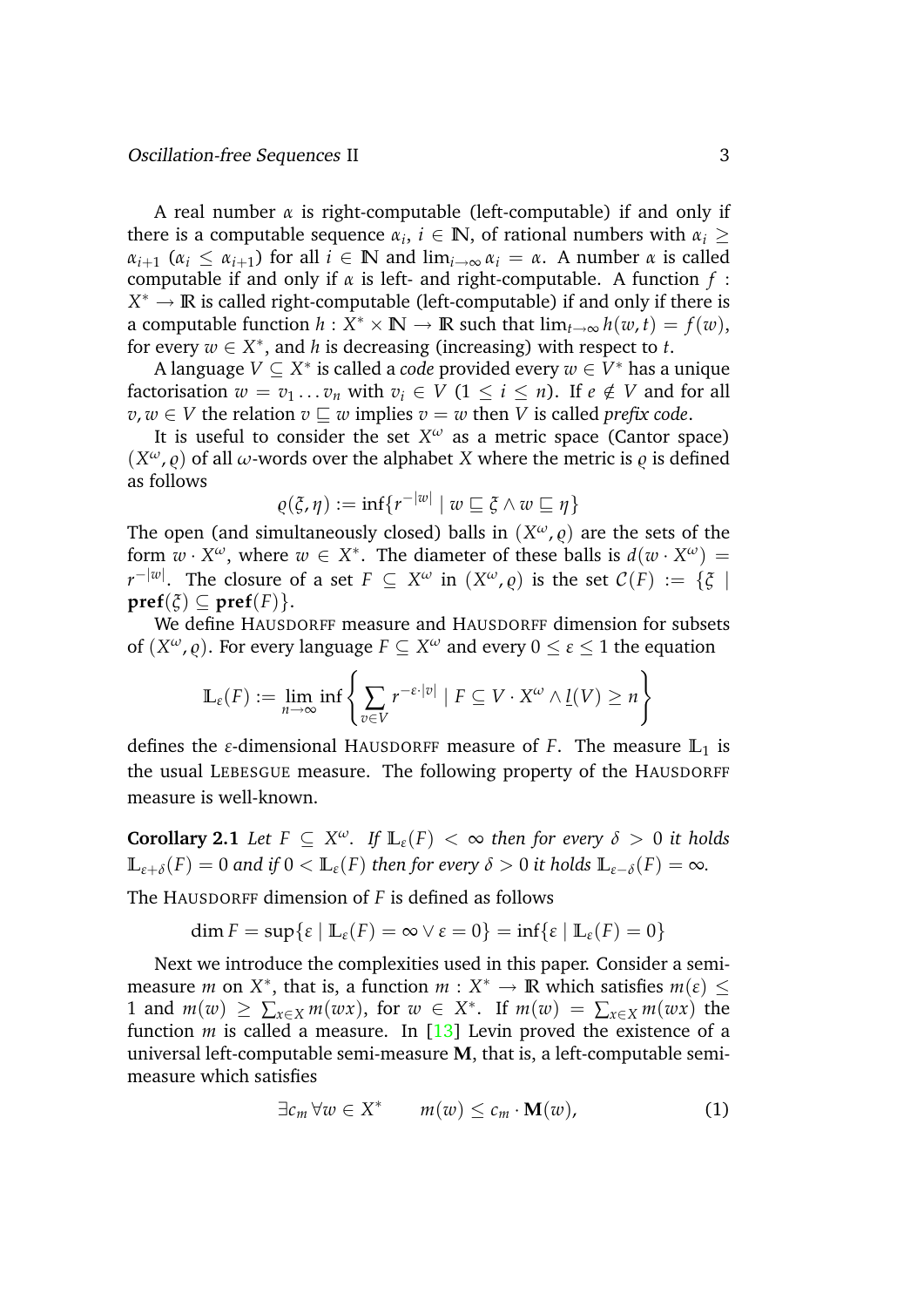for all left-computable semi-measures *m*. Then the *a priori* complexity is defined as  $KA(w) = |-log<sub>r</sub> M(w)|$  (cf. [\[4,](#page-14-3) [11\]](#page-14-5)).

For the definition of the *monotone complexity* Km we refer the reader to [\[4,](#page-14-3) [12\]](#page-14-6). Here we need only the following property.

**Corollary 2.2 ([\[4\]](#page-14-3))** Let  $\mu$  be a computable measure on  $X^*$ . Then there is a *constant c<sup>µ</sup> such that*

<span id="page-4-0"></span>
$$
Km(w) \leq -\log \mu(w) + c_{\mu}
$$

*holds for all*  $w \in X^*$ .

Plain (cf.  $[4]$ ) or simple (cf.  $[11]$ ) program size complexity defines the complexity of a finite string to be the length of a shortest program which prints the string. Let  $\varphi : X^* \to X^*$  be a partial computable function. The complexity of a word  $w \in X^*$  with respect to  $\varphi$  is defined as

$$
K_{\varphi}(w) := \inf\{|\pi| \mid \pi \in X^* \wedge \varphi(\pi) = w\}.
$$
 (2)

It is well-known that there is an optimal partial computable function  $\mathfrak{U}$ , that is, a function satisfying

$$
\exists c_{\varphi} \forall w (w \in X^* \to \mathcal{K}_{\mathfrak{U}}(w) \leq \mathcal{K}_{\varphi}(w) + c_{\varphi})
$$
 (3)

for every partial computable function  $\varphi$ . In the sequel we fix an optimal function U and denote the complexity with respect to this function by KS.

The complexity of an infinite word *ξ* is a function mapping natural numbers *n* to the complexity of the *n*-length prefix of *ξ*.

**Definition 2.3** Let  $\xi \in X^{\omega}$ .

- 1. The function  $KS(\xi[\cdot]) : \mathbb{N} \to \mathbb{N}$  is called *plain* or *simple complexity* of *ξ*.
- 2. The function  $\text{Km}(\xi[\cdot]) : \mathbb{N} \to \mathbb{N}$  is called *monotone complexity* of  $\xi$ .
- 3. The function  $KA(\xi[\cdot]) : \mathbb{N} \to \mathbb{N}$  is called *a priori complexity* of  $\xi$ .

We follow here, except for the monotone complexity, the notation of Uspensky and Shen in [\[11\]](#page-14-5). In [\[1\]](#page-13-1) strongly MARTIN-LOF ¨ -*ε*-random *ω*-words were introduced as follows.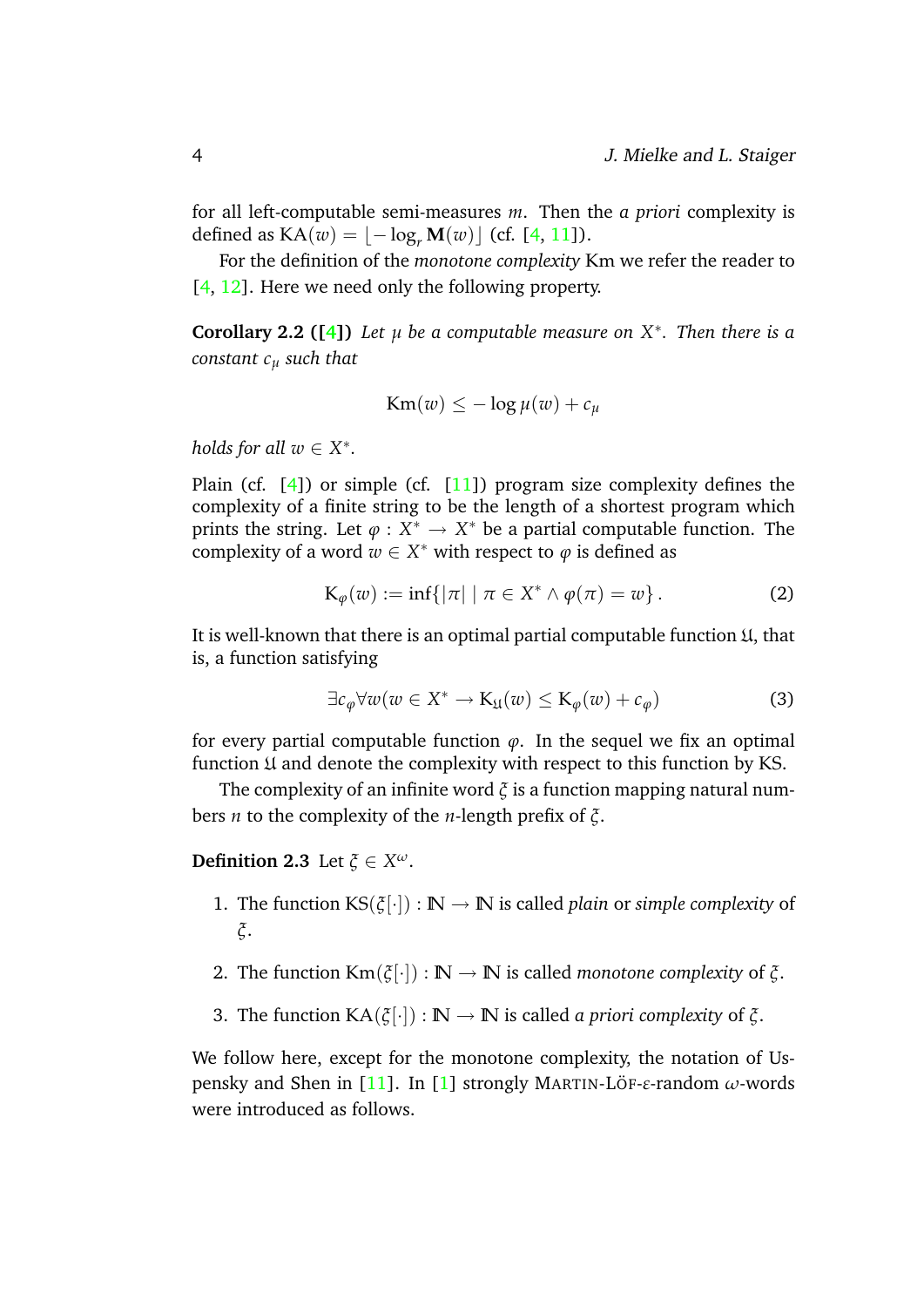**Definition 2.4** A computably enumerable set  $\mathcal{V} \subseteq X^* \times \mathbb{N}$  is referred to as a strong MARTIN-LÖF-ε-test provided

1. 
$$
\forall i (V_{i+1} \cdot X^{\omega} \subseteq V_i \cdot X^{\omega})
$$
, where  $V_i := \{v \mid (v, i) \in V\}$  and

2.  $\forall i \forall C (C \subseteq V_i \land C \text{ is prefix code } \rightarrow \sum_{v \in C} r^{-\varepsilon \cdot |v|} < r^{-i}).$ 

An *ω*-word *ξ* ∈ *X <sup>ω</sup>* is called *strongly* MARTIN-LOF ¨ *-ε-random* if and only if  $\zeta \notin \bigcap_{i \in \mathbb{N}} V_i \cdot X^\omega$  for all strong MARTIN-LÖF-*ε*-tests.

We mention the following equivalence between strong MARTIN-LÖF-ε-tests and *a priori* complexity.

**Lemma 2.5 ([\[1\]](#page-13-1))** *Let*  $0 < \varepsilon < 1$  *be a computable number. Then an*  $\omega$ *-word*  $\zeta \in X^\omega$  *is strongly <code>MARTIN-LÖF-ε-random</code> if and only if*  $KA(\xi[0..n]) >_{\text{def}} \varepsilon \cdot n - O(1).$ 

Ryabko showed in [\[6\]](#page-14-1) the following result on the set of *ω*-words having a bounded asymptotic lower complexity (see also [\[7\]](#page-14-7)).

#### **Theorem 2.6 ([\[6\]](#page-14-1))**

<span id="page-5-0"></span>
$$
\dim \left\{ \xi \mid \xi \in X^{\omega} \wedge \liminf_{n \to \infty} \frac{KA(\xi[0..n])}{n} \le \varepsilon \right\} = \varepsilon
$$

<span id="page-5-1"></span>Depending on the *ε*-dimensional measure of an *ω*-language we obtain a lower bound on the complexity of the most complex *ω*-words in that *ω*language.

**Theorem 2.7 ([\[5\]](#page-14-8))** Let  $F \subseteq X^\omega$  and  $\mathbb{L}_{\varepsilon}(F) > 0$ . Then for all  $c > -\log \mathbb{L}_{\varepsilon}(F)$ *there is a*  $\xi_c \in F$  *such that*  $KA(\xi_c[0..n]) \geq_{a.e.} \varepsilon \cdot n - c$ *.* 

*ω*-words which, analogously to random *ω*-words, satisfy also a linear upper bound for *a priori* complexity are referred to as oscillation-free.

**Definition 2.8 ([\[10\]](#page-14-0))** An *ω*-word *ξ* is called *oscillation-free strongly* MARTIN-LÖF-ε-random if and only if ζ is strongly MARTIN-LÖF-ε-random and there is a constant *c* such that  $KA(\xi[0..n]) \leq \varepsilon \cdot n + c$  holds.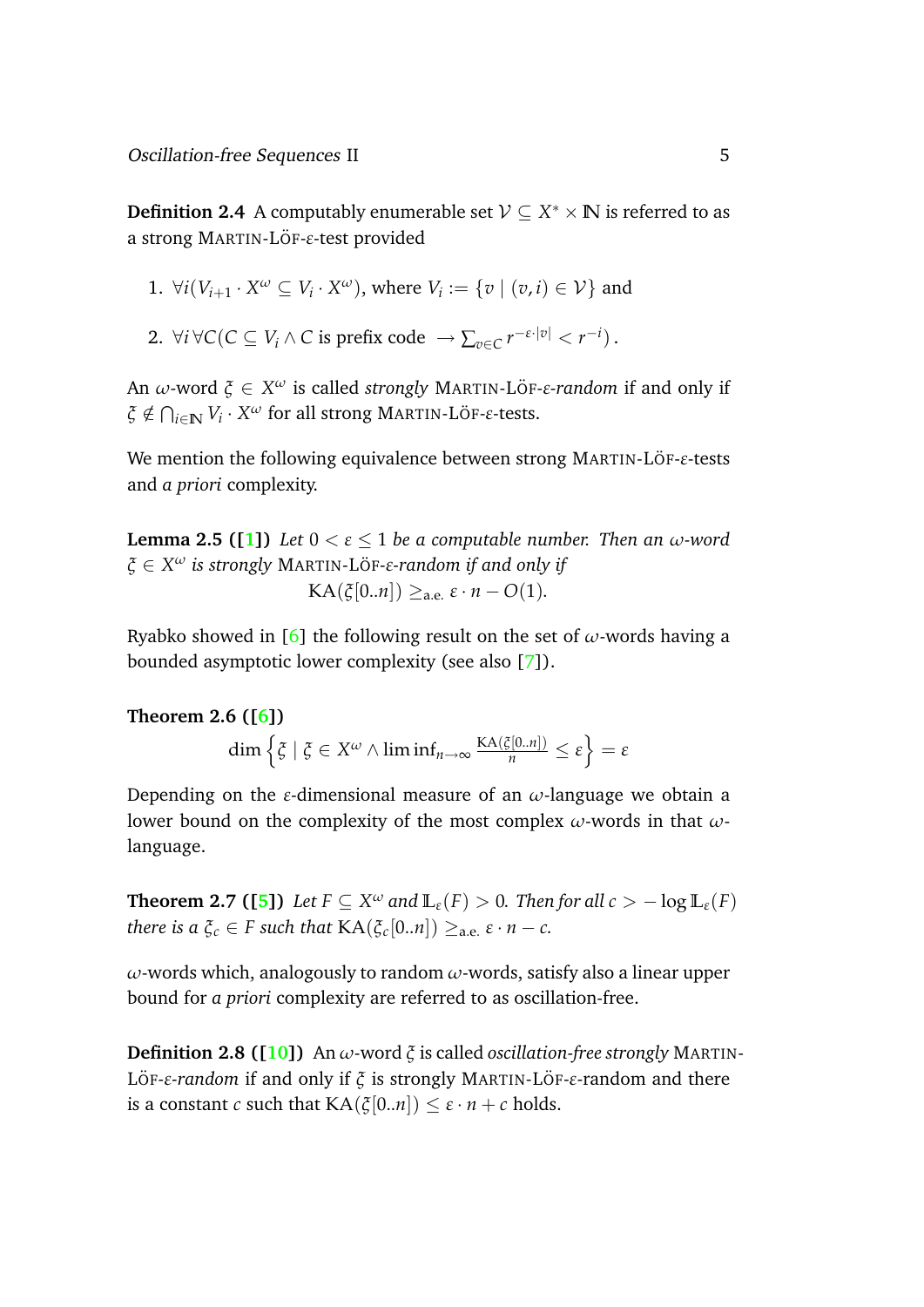## <span id="page-6-0"></span>**3 The Measure of the Set of** *ε***-random Sequences**

We start with mappings that preserve some properties of the measure of a language and the behaviour of the complexity-function of an *ω*-word.

**Definition 3.1** A computable function  $\varphi: X^* \to X^*$  is called *dilution function* provided  $\varphi$  is prefix-monotone, one-to-one and  $|\varphi(w)| = |\varphi(w')|$  for all  $w, w' \in X^n$ . A function  $g : \mathbb{N} \to \mathbb{N}$  is called *modulus-function* for  $\varphi$ provided  $|\varphi(w)| = g(|w|)$  for every  $w \in X^*$ .

Every dilution function  $\varphi$  defines a mapping  $\overline{\varphi}:X^\omega\to X^\omega$  in the following way:  $\text{pref}(\overline{\phi}(\xi)) = \text{pref}(\phi(\text{pref}(\xi)))$ . The following is an example of a dilution function.

**Example 3.2** Dilution functions can be defined inductively by inserting a fixed string in front of every letter. Let  $X = \{0, 1\}$ . Then  $\varphi(e) := e$  and  $\varphi(wx) := \varphi(w)0x$  for every  $w \in X^*$  and  $x \in X$  defines a dilution function with  $\frac{1}{2}$ -modulus.

In this paper we are interested in the following dilution functions.

**Definition 3.3** Let  $\varepsilon$  with  $0 < \varepsilon < 1$  be a computable real. A computable function *g* is called *ε-modulus* if and only if there is a constant *c* such that  $|\varepsilon \cdot g(n) - n| \leq c$ , for all  $n \in \mathbb{N}$ .

The mapping  $g(n) := \lceil \frac{n}{s} \rceil$  $\frac{n}{ε}$  is an example for an *ε*-modulus. If *φ* is a dilution function with  $\varepsilon$ -modulus then for every  $w \in X^*$  holds

$$
-c\leq \varepsilon\cdot |\varphi(w)|-|w|\leq c.
$$

We obtain our first result on the relation of the measure of a language and its image.

<span id="page-6-1"></span>**Lemma 3.4** *Let*  $F \subseteq X^\omega$ ,  $0 < \varepsilon < 1$  *computable and*  $\varphi : X^* \to X^*$  *a dilution function with ε-modulus*  $g : \mathbb{N} \to \mathbb{N}$ *. There are constants*  $c_1, c_2 > 0$ *, such that*

$$
c_1 \cdot \mathbb{L}(F) \leq \mathbb{L}_{\varepsilon}(\overline{\varphi}(F)) \leq c_2 \cdot \mathbb{L}(F).
$$

*Proof.* The first inequality is shown as follows. Let  $W \subseteq X^*$  cover  $\overline{\varphi}(F)$ , that is,  $\overline{\varphi}(F) \subseteq W \cdot X^\omega$  and let  $\underline{l}(W) \geq n.$  For every  $w \in W$  we define  $v_w$  as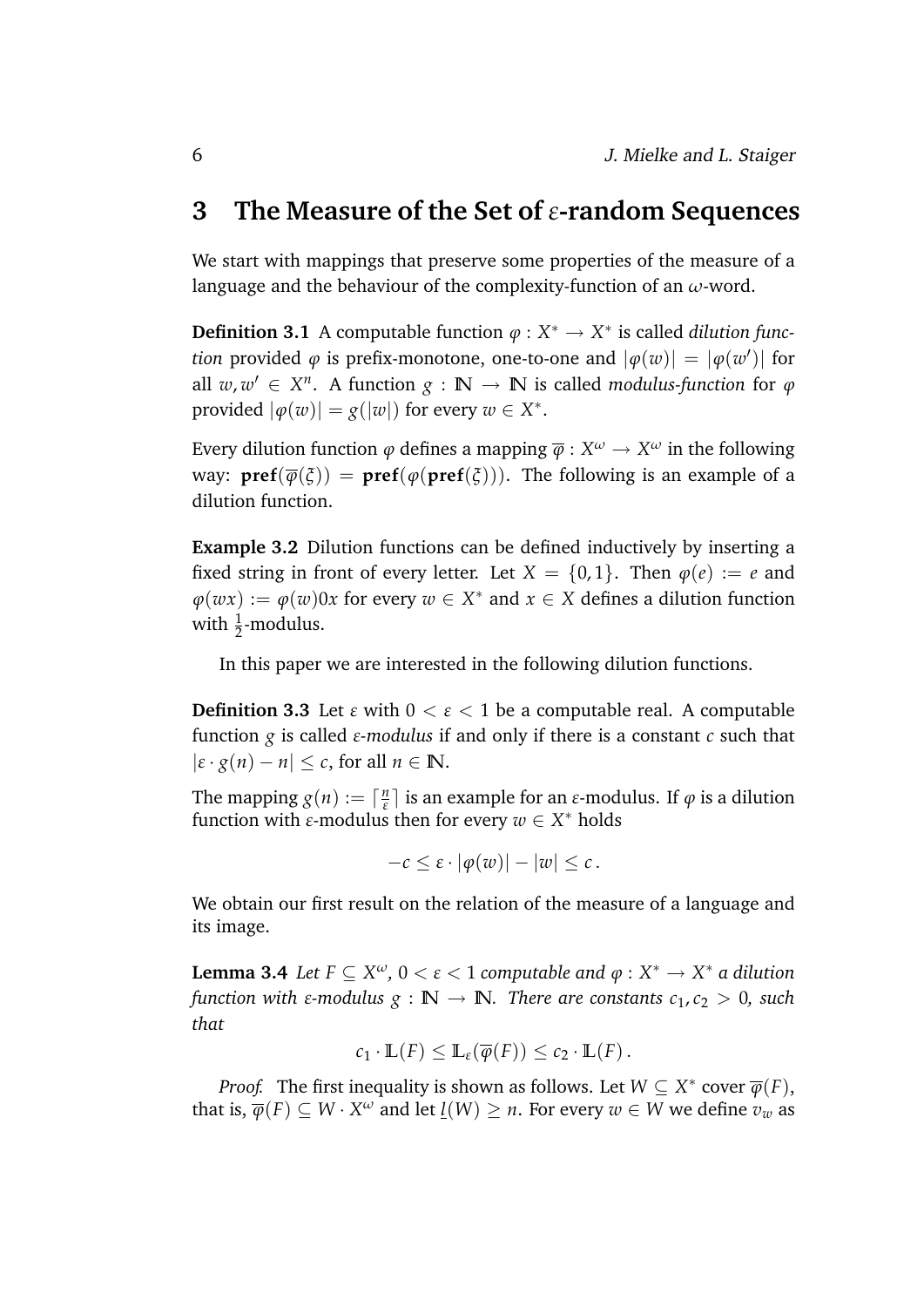the unique word with  $\varphi(v_w) \sqsubseteq w \sqsubseteq \varphi(v_w x)$ , for some  $x \in X$ . Since  $\varphi$  has an *ε*-modulus, we have the following:

$$
|v_w| - c \le \varepsilon \cdot |w| \le |v_w x| + c = |v_w| + 1 + c
$$

Then the set  $V = \{v_w \mid w \in W\}$  covers *F*. Now we obtain a bound of the *ε*-dimensional measure of  $\overline{\varphi}(F)$  by the 1-dimensional measure of *F*:

$$
\sum_{w \in W} r^{-\varepsilon \cdot |w|} \geq \sum_{w \in W} r^{-|v_w|-1-c} \geq r^{-1-c} \sum_{v \in V} r^{-|v|}
$$
\n
$$
\geq r^{-1-c} \cdot \inf \left\{ \sum_{v \in V} r^{-|v|} | F \subseteq V \cdot X^{\omega} \wedge \underline{l}(V) \geq \varepsilon \cdot n - c - 1 \right\}
$$

Taking the limit  $n \to \infty$  we get our intended inequality  $\mathbb{L}_{\varepsilon}(\overline{\varphi}(F)) > c_1$ .  $\mathbb{L}(F)$ .

To prove the second inequality we consider a set *V* with minimum length  $l(V) > n$  that covers *F*. Now the set  $W = \{\varphi(v) | v \in V\}$  covers  $\overline{\varphi}(F)$  and we can estimate

$$
\sum_{v \in V} r^{-|v|} \ge r^{-c} \cdot \sum_{w \in W} r^{-\varepsilon \cdot |w|}
$$
\n
$$
\ge r^{-c} \cdot \inf \left\{ \sum_{w \in W} r^{-\varepsilon \cdot |w|} \mid \overline{\varphi}(F) \subseteq W \cdot X^{\omega} \wedge \underline{l}(W) \ge g(n) - c \right\}
$$

Again, the limit  $n \to \infty$  yields the announced inequality.  $\Box$ Since the constants  $c_1$  and  $c_2$  in Lemma [3.4](#page-6-1) are positive, the following equivalence of the 1-dimensional measure of *F* and the *ε*-dimensional measure of  $\overline{\varphi}(F)$  holds true.

**Corollary 3.5** *Let*  $F \subseteq X^{\omega}$ ,  $0 < \varepsilon < 1$  *computable and*  $\varphi : X^* \to X^*$ *a dilution function with ε-modulus*  $g : \mathbb{N} \to \mathbb{N}$ *. The measures*  $\mathbb{L}(F)$  *and*  $\mathbb{L}_{\varepsilon}(\overline{\varphi}(F))$  are simultaneously zero, positive or infinite, respectively.

<span id="page-7-0"></span>To derive our main theorem we still need the following result from [\[10\]](#page-14-0). It states that the *a priori* complexity of the *ε* · *n*-length prefix of an *ω*-word and the *n*-length prefix of its image differ not too much.

**Corollary 3.6 ([\[10\]](#page-14-0))** *Let*  $\varepsilon$ ,  $0 < \varepsilon < 1$ , *be a computable number. Then there is a dilution function ϕ* : *X* <sup>∗</sup> → *X* <sup>∗</sup> *with strictly increasing ε-modulus g such that*

$$
|\text{KA}(\overline{\varphi}(\xi)[0..n]) - \text{KA}(\xi[0..\varepsilon \cdot n])| \leq O(1)
$$
 for all  $\xi \in X^{\omega}$  and all  $n \in \mathbb{N}$ .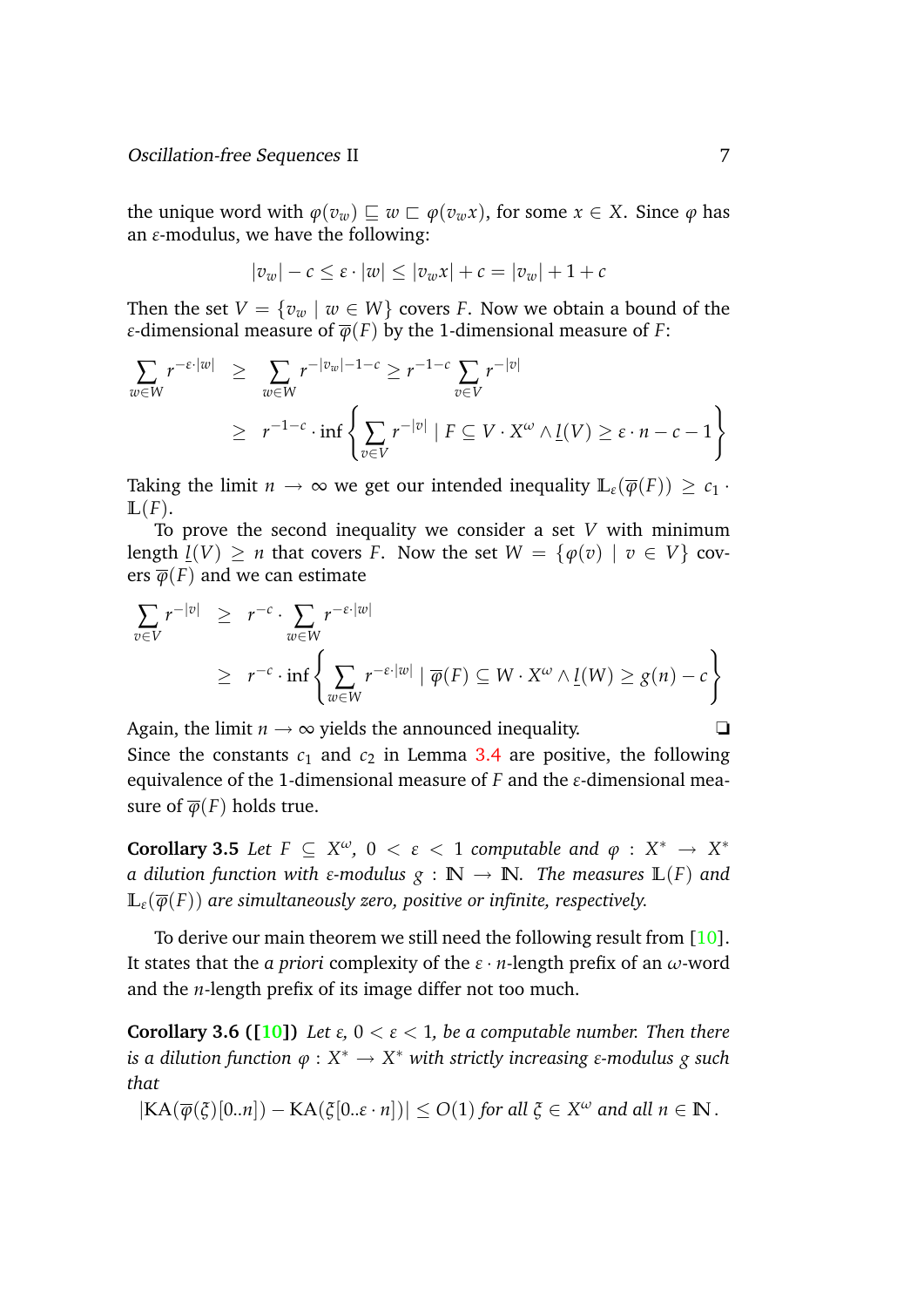If the *ω*-word  $\xi$  is chosen to be random then  $\overline{\varphi}(\xi)$  is an oscillation-free MARTIN-LOF ¨ -*ε*-random *ω*-word.

As every (1-)random *ω*-word is also strongly ML-*ε*-random the HAUS-DORFF dimension of the set of all strongly ML-*ε*-random *ω*-words is 1. Theorem [2.6](#page-5-0) shows that the HAUSDORFF dimension of the set of all oscillationfree strongly MARTIN-LÖF-ε-random *ω*-words is bounded from above by *ε*. The next theorem calculates its HAUSDORFF dimension and the corresponding measure.

**Theorem 3.7** *Let*  $0 < \varepsilon < 1$  *computable. The set*  $F_{\varepsilon}$  *of all oscillation-free strongly* MARTIN-LOF ¨ *-ε-random sequences has* HAUSDORFF *dimension ε and infinite ε-dimensional measure.*

*Proof.* Theorem [2.6](#page-5-0) implies dim  $F_{\varepsilon} \leq \varepsilon$ , since  $KA(\xi[0..n]) \leq \varepsilon \cdot n + c$  for every *ξ* ∈ *F<sup>ε</sup>* . On the other hand, let *ϕ* be a dilution function with *ε*-modulus and  $F_1$  the set of all  $(1-)$ random sequences. Then, according to Corol-lary [3.6,](#page-7-0)  $\overline{\varphi}(F_1) \subseteq F_{\varepsilon}$ . Since  $F_1$  has positive, finite 1-dimensional measure,  $\overline{\varphi}(F_1)$  has positive, finite *ε*-dimensional measure. Thus  $\varepsilon = \dim \overline{\varphi}(F_1) \leq$ dim  $F_{\varepsilon}$ .

To show that the *ε*-dimensional measure of  $F_{\varepsilon}$  is infinite, we find an infinite family of pairwise disjoint subsets of  $F_{\varepsilon}$  for which the  $\varepsilon$ -dimensional measure of every set of the family is bounded from below by the same positive constant. Let  $a, b \in X$ ,  $a \neq b$  and  $k : \mathbb{N} \to \mathbb{N}$ . For every  $w \in X^*$ and *x*  $\in$  *X* the function  $\varphi_i$  is defined as follows:  $\varphi_i(e) = e$  and

$$
\varphi_i(wx) = \begin{cases} \varphi_i(w)a^{k(|w|)}x & \text{, if } |w| \neq i \\ \varphi_i(w)b^{k(|w|)}x & \text{, if } |w| = i \end{cases}
$$

Here the function *k* is to be defined in a way that all  $\varphi_i$  become computable functions with *ε*-modulus. Since *ε* < 1, the set *K* := {*i* | *k*(*i*) > 0} is infinite. Moreover for all  $i, j \in K$ ,  $i \neq j$ , the sets  $\overline{\varphi}_i(X^{\omega})$  and  $\overline{\varphi}_j(X^{\omega})$ are disjoint. Lemma [3.4](#page-6-1) shows that there is a constant  $c > 0$  such that  $\mathbb{L}_{\varepsilon}(\overline{\varphi}_i(F_1)) > c$  for every  $i \in \mathbb{N}$ . Now we obtain

$$
\mathbb{L}_{\varepsilon}(F_{\varepsilon}) \geq \mathbb{L}_{\varepsilon}(\bigcup_{i \in K} \overline{\varphi}_i(F_1)) = \sum_{i \in K} \mathbb{L}_{\varepsilon}(\overline{\varphi}_i(F_1)) = \infty.
$$

❏

### <span id="page-8-0"></span>**4 Complexity Bounds for** *ω***-power Languages**

In [\[8\]](#page-14-9) for certain  $\omega$ -power languages a necessary and sufficient condition to be of non-null *α*-dimensional Hausdorff measure was derived. In this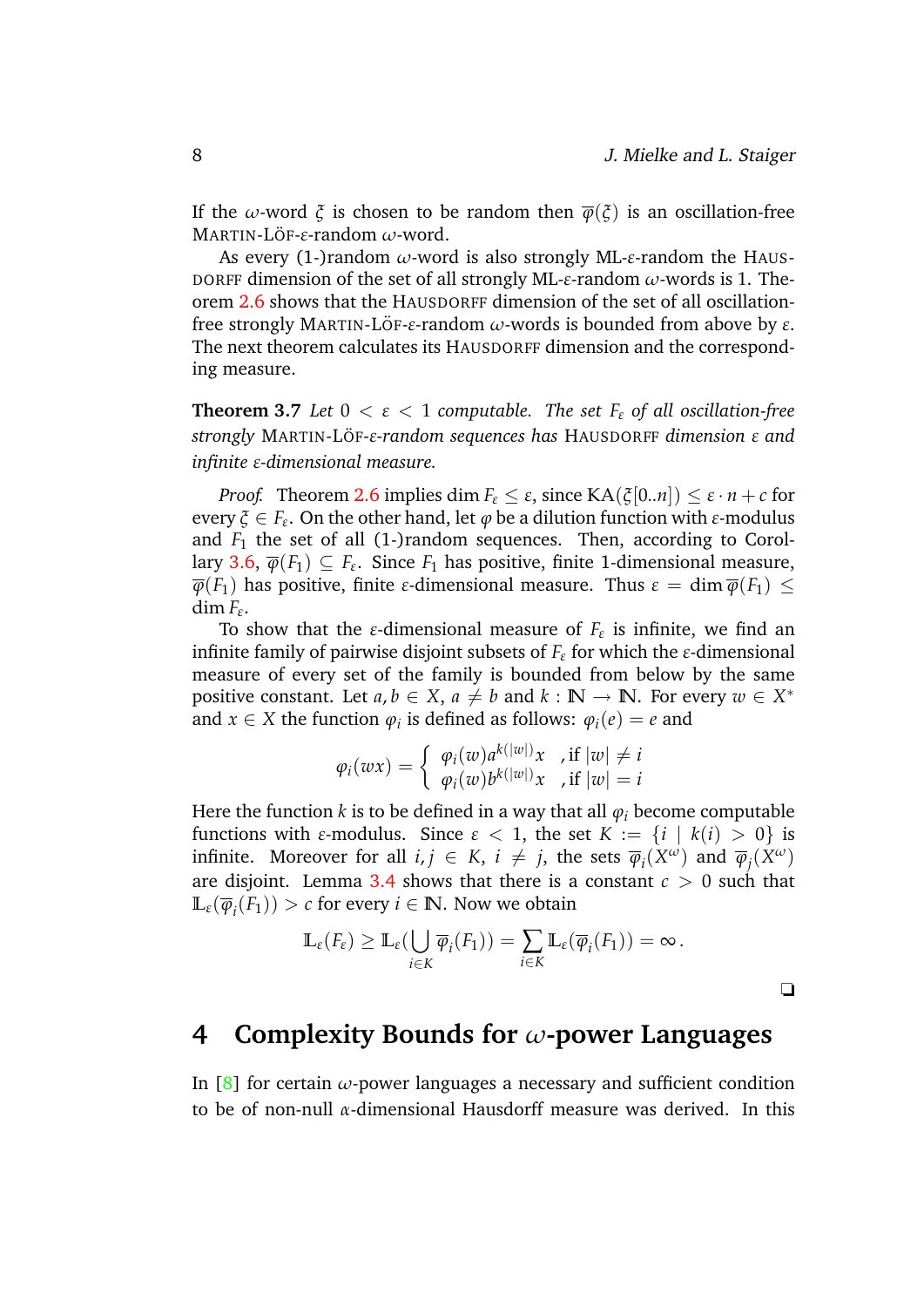<span id="page-9-1"></span> $\mathbf{r}$  respect, for a language  $V \subseteq X^*$ , the *α-residue of*  $V$  *derived by w*, the value  $\sum_{v \in V/ w} r^{-\alpha |v|}$ , plays a special rôle.

**Theorem 4.1 ([\[8\]](#page-14-9))** Let  $V \subseteq X^*$  be a prefix code and  $\sum_{v \in V} r^{-\alpha |v|} = 1$ . Then *α* = dim  $V^{\omega}$ , and, moreover  $\mathbb{L}_{\alpha}(V^{\omega}) > 0$  if and only if the α-residues of  $V$ *are bounded from above.*

Thus in view of Theorem [2.7](#page-5-1) such *V <sup>ω</sup>* contain sequences *ξ* having a linear lower complexity bound  $\alpha \cdot n - c$ . It is interesting now to observe that bounding the *α*-residues of *V* from below yields a linear upper bound of slope  $\alpha$  on the complexity of  $\omega$ -words in the closure  $\mathcal{C}(V^{\omega}).$ 

<span id="page-9-0"></span>**Lemma 4.2** *Let V* ⊆ *X* <sup>∗</sup> *be a computably enumerable prefix code. Let α be*  $\text{right-computable such that } \sum_{v \in V} r^{-\alpha \cdot |v|} \ = \ a \ \leq \ 1 \ \text{and the } \alpha\text{-residues of } V$ *derived by*  $w \in \text{pref}(V)$  *are bounded from below. Then there is a constant c such that for every*  $\xi \in \mathcal{C}(V^\omega)$ 

$$
KA(\xi[0..n]) \leq \alpha \cdot n + c.
$$

*Proof.* In the same way as in the proof of Lemma 3.9 of [\[10\]](#page-14-0) we  $\alpha$  construct a left-computable semi-measure  $\mu$  such that  $\mu(w) \geq c \cdot r^{-\alpha \cdot |w|}$ and use Eq. [\(1\)](#page-3-0). We have only to ensure that the construction works also in the case  $a < 1$ . The construction is as follows.

<span id="page-9-2"></span>
$$
\mu(w) = \begin{cases}\n0 & , \text{ if } w \notin \text{pref}(V^*) \\
\int_{\text{Two} \in V}^{r-\alpha \cdot |w|} & , \text{ if } w \in V^* \\
\sum_{wv \in V} r^{-\alpha |wv|} & , \text{ if } w \in \text{pref}(V) \\
\mu(u) \cdot \mu(v) & , \text{ if } w = u \cdot v \\
\text{ with } u \in V \cdot V^* \land v \in \text{pref}(V) \setminus V\n\end{cases}
$$
\n(4)

Since *V* is a prefix code, the decomposition in the last line of the construction is unique. The equation  $\mu(w) = \sum_{x \in X} \mu(wx)$  for every  $w \in$  $\textbf{pref}(V) \setminus V$  follows directly from the third case of the construction. For  $w \in V$  we have the inequality

<span id="page-9-3"></span>
$$
\sum_{x \in X} \mu(wx) = \mu(w) \cdot \sum_{x \in X} \sum_{xv \in V} r^{-\alpha |xv|}
$$
  
= 
$$
\mu(w) \cdot \sum_{v \in V} r^{-\alpha |v|} = \mu(w) \cdot a \le \mu(w)
$$
 (5)

The inductive construction in the last line yields the inequality in the remaining cases. To show that  $\mu$  is left-computable we successively approximate the value  $\mu(w)$  from below. Let  $V_i$  be the set of the first *i* elements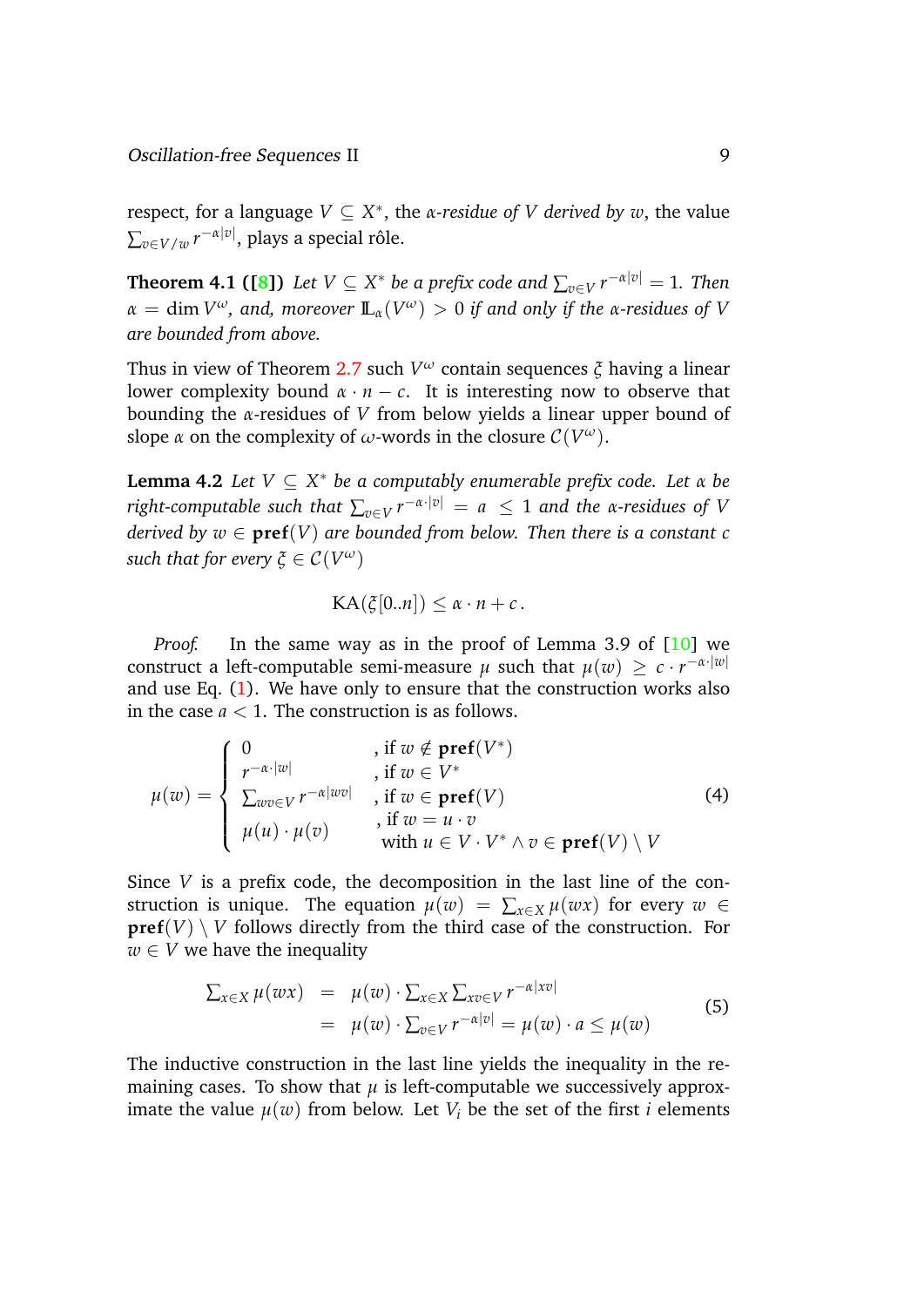in the enumeration of *V* and  $\alpha_i$  the *i*th approximation of  $\alpha$  from the right. We start with  $\mu^{(0)}(w) := 0$  and  $\mu^{(j)}(e) = 1$  for  $j > 0$ . Suppose that the  $j$ th approximation  $\mu^{(j)}$  for all words shorter than  $w$  is already computed. If there is a  $v \in V_j$  with  $w = v \cdot w'$ ,  $w' \neq e$ , then  $\mu^{(j)}(w) = \mu^{(j)}(v) \cdot \mu^{(j)}(w')$ . Otherwise  $\mu^{(j)}(w) = \sum_{v \in V_j \wedge w \sqsubseteq v} r^{-\alpha_j \cdot |v|}.$ 

Let  $c_{\inf} := \inf \left\{ \sum_{v \in V/w} r^{-\alpha \cdot |v|} \mid w \in \mathbf{pref}(V) \right\}$ . Since  $\mu$  is a left-computable semi-measure, the following inequality holds true.

$$
\mathbf{M}(w) \cdot c_{\mu} \ge \mu(w) = r^{-\alpha|w|} \cdot \sum_{v \in V/w} r^{-\alpha|v|} \ge r^{-\alpha|w|} \cdot c_{\inf}
$$

Taking the negative logarithm on both sides of the inequality we obtain  $\text{KA}(w) \leq \alpha \cdot |w| + \log \frac{c_{\mu}}{c_{\text{inf}}}$  for every  $w \in \text{pref}(V^*)$ .

The following example shows, that in Lemma [4.2](#page-9-0) we cannot omit the condition that the *α*-residues are bounded from below. To this end we use a computable prefix code constructed in Example (6.4) of [\[7\]](#page-14-7).

**Example 4.3** Let  $X = \{0,1\}$  and consider  $W := \bigcup_{i \in \mathbb{N}} 0^{i+1} \cdot 1 \cdot X^{i+1} \cdot 0^{4 \cdot i+3}$ . The language *W* is a prefix code. Its  $\omega$ -power,  $W^{\omega}$ , satisfies  $\alpha = \dim W^{\omega} =$ dim  $C(W^{\omega}) = \frac{1}{3}$  and  $\mathbb{L}_{\alpha}(W^{\omega}) = \mathbb{L}_{\alpha}(C(W^{\omega}))$ . For every  $w \in \bigcup_{i \in \mathbb{N}} 0^{i+1}$ . 1 ·  $X^{i+1}$  we have  $W/w = \{0^{4 \cdot i+3}\}\$ . Thus  $\sum_{v \in W/w} r^{-\alpha \cdot |v|} = r^{-\alpha \cdot (4 \cdot i+3)}$  and, consequently,  $\inf \{ \sum_{v \in W/w} r^{-\alpha \cdot |v|} \mid w \in \textbf{pref}(W) \} = 0.$ Now, in Eq. (6.13) and Proposition 6.15 of [\[7\]](#page-14-7) it is shown that  $\sup_{\xi \in W^{\omega}} \limsup_{n \to \infty} \frac{\text{KA}(\xi[0..n])}{n} \ge \frac{1}{2} > \frac{1}{3} = \dim W^{\omega}.$ 

<span id="page-10-0"></span>In connection with Theorem [4.1](#page-9-1) our Lemma [4.2](#page-9-0) yields a sufficient condition for *ω*-powers to contain oscillation-free *α*-random *ω*-words.

**Corollary 4.4** *Let V* ⊆ *X* <sup>∗</sup> *be a computably enumerable prefix code and α*  $r$ ight-computable such that  $\sum_{v \in V} r^{-\alpha \cdot |v|} \ = \ 1$  and the α-residues of  $V$  de*rived by*  $w \in \text{pref}(V)$  *are bounded from above and below. Then there is an oscillation-free ML-α-random ω-word in V ω.*

The results of Section 3.2 of  $[10]$  show that Corollary [4.4](#page-10-0) is valid for prefix codes which are regular languages. The subsequent example verifies that there are also non-regular prefix codes which satisfy the hypotheses of Corollary [4.4.](#page-10-0)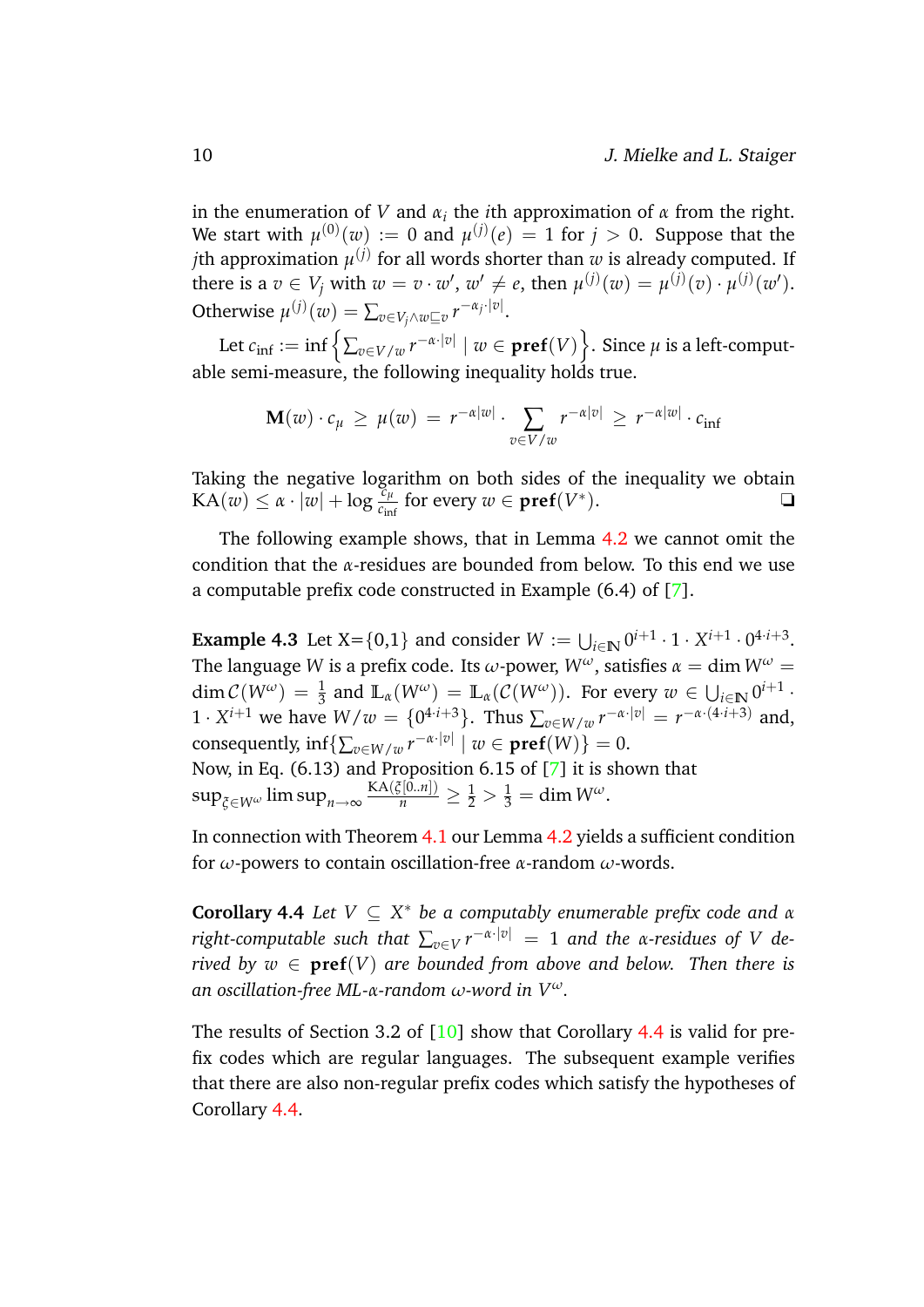**Example 4.5** Let  $X = \{0, 1\}$  and consider the Łukasiewicz language *L* defined by the identity  $L\,=\,0\cup 1\cdot L^2.$  This language is a prefix code and Kuich [\[3\]](#page-13-2) showed that  $\sum_{w \in L} 2^{-|w|} = 1$ . Thus the language *V* defined by *V* = 00∪11⋅*V*<sup>2</sup> is also a prefix code and satisfies  $\sum_{v \in V} 2^{-\frac{1}{2} \cdot |w|} = 1$ . By induction one shows that for  $v \in \textbf{pref}(V)$  we have  $V/v = w' \cdot V^k$  for suitable  $k \in \mathbb{N}$  and  $|w'| \leq 1$ . Therefore the *α*-residues of *V* derived by  $v \in \textbf{pref}(V)$ are bounded from above and below.

<span id="page-11-2"></span>For the monotone complexity Km a result similar to Lemma [4.2](#page-9-0) can be obtained for a smaller class of *ω*-languages. We start with an auxiliary result.

<span id="page-11-0"></span>**Proposition 4.6**  $\quad$  *1. If V is computably enumerable and*  $\sum_{v \in V} r^{-\alpha |v|} = 1$ *then α is left-computable.*

<span id="page-11-1"></span>*2. If V is computably enumerable, α is right-computable and* ∑*v*∈*<sup>V</sup> r* <sup>−</sup>*α*|*v*<sup>|</sup> = 1 *then V is computable.*

*Proof.* The proof of part [1](#page-11-0) is obvious. To prove part [2](#page-11-1) we present an algorithm to decide whether a word *w* is in *V* or not.

Let  $V_j$  be the set of the first *j* elements in the enumeration of *V* and  $\alpha_j$ the *j*th approximation of *α* from the right.

```
Input w
j := 0repeat
        j := j + 1if w \in V_j then accept and exit
    \max\limits_{\mathcal{V}}\left|v\right|\left|v\right|\left|+\sum_{v\in V_j}r^{-\alpha_j|v|}>1
```
reject

If  $w \notin V$  then the repeat until loop terminates as soon as  $\sum_{v \in V_j} r^{-\alpha_j |v|} > 0$  $1 - r^{-\alpha_j|w|} \ge 1 - r^{-\alpha|w|}$  because  $\sum_{v \in V_j} r^{-\alpha_j|v|} \to 1$  for  $j \to \infty$ . <del></del>■ Now we can prove our result on monotone complexity.

**Lemma 4.7** *Let V* ⊆ *X* <sup>∗</sup> *be a computably enumerable prefix code. If α is right-computable such that* ∑*v*∈*<sup>V</sup> r* <sup>−</sup>*α*·|*v*<sup>|</sup> = 1 *and the α-residues of V derived by*  $w \in \text{pref}(V)$  are bounded from below then there is a constant c such that *for every*  $\xi \in \mathcal{C}(V^{\omega})$ 

$$
Km(\xi[0..n]) \leq \alpha \cdot n + c.
$$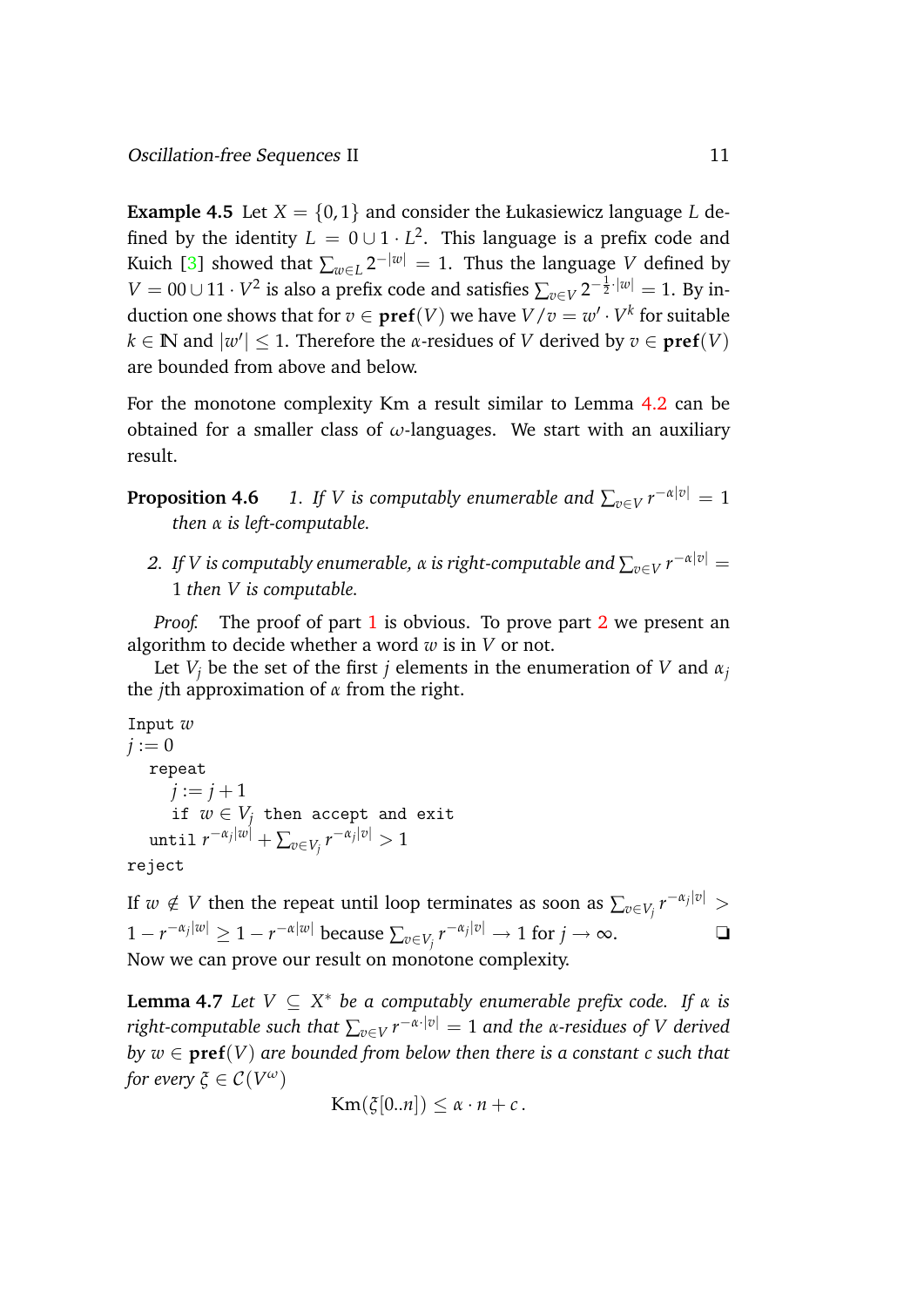*Proof.* Because of Proposition [4.6](#page-11-2) we can assume that *α* is a computable real number and *V* is computable. We use Eq. [\(4\)](#page-9-2) to construct  $\mu$  as in the proof of Lemma [4.2.](#page-9-0) Since  $a = 1$ , equality holds in Eq. [\(5\)](#page-9-3). Thus  $\mu$  is a measure and for every  $v \in V^*$  the number  $\mu(v)$  is computable. Since *V* is a computable prefix code, for every  $w \in X^*$  we can compute the unique decomposition  $w = v \cdot w'$  with  $v \in V^*$  and  $w' \notin V \cdot X^*$ . Now

$$
\mu(w) = \mu(v) \cdot \left(1 - \sum_{v' \in V \wedge w \not\sqsubseteq vv'} r^{-\alpha|v'|}\right)
$$

shows that  $\mu$  is right-computable. If  $w' \notin \textbf{pref}(V)$  then the last factor is zero.

Again let  $c_{\inf} := \inf \left\{ \sum_{v \in V/w} r^{-\alpha \cdot |v|} \mid w \in \mathbf{pref}(V) \right\}$ . In view of Corol-lary [2.2](#page-4-0) we get the bound

$$
Km(w) \leq -\log \mu(w) + c_{\mu} \leq \alpha \cdot |w| + c_{\mu} - \log c_{\inf}
$$

for every  $w \in \textbf{pref}(V^*)$ ).  $\qquad \qquad \Box$ 

## <span id="page-12-0"></span>**5 Plain Complexity**

In this section we prove results analogous to Lemma [4.2](#page-9-0) for the complexity KS. First we derive a preparatory result. A similar lemma, for lengthconditional plain description complexity, is known from [\[7,](#page-14-7) [13\]](#page-14-4).

**Lemma 5.1** *Let*  $W \subseteq X^*$  *be computably enumerable,*  $\varepsilon$ ,  $0 < \varepsilon < 1$ , *be a*  $\mathit{computable real number and let} \ |W \cap X^l| \leq c \cdot r^{\varepsilon \cdot l} \ \textit{for some constant} \ c > 0$ *and all*  $l \in \mathbb{N}$ *. Then* 

$$
\exists C (C \in \mathbb{N} \land \forall w (w \in W \to \mathsf{KS}(w) \le \varepsilon \cdot |w| + C))
$$

*Proof.* Let  $X = \{0, 1, \ldots, r - 1\}$  consist of *r* letters. Since  $\varepsilon$  is computable,  $g(n) := \lceil \frac{n}{s} \rceil$ <sup>n</sup>] is a computable function. Define a partial computable function  $\varphi: X^* \to X^*$  as follows.

 $\varphi(0^k1v) := \text{ the } v\text{th word of length } g(|v|) - k \text{ in the enumeration of } W \,.$ (6)

Here we interpret a word  $v \in X^n$  as a number between 0 and  $r^n - 1$ .

As *W* has at most *r <sup>ε</sup>*·(*lo*+*l*) words of length *l*, this enumeration process  $y$ ields  $\{\varphi(0^k1v): v \in X^n\} \supseteq W \cap X^l$  as soon as  $n \geq \varepsilon \cdot (l_0 + g(n) - k) = 0$  $\varepsilon \cdot g(n) - \varepsilon \cdot (k - l_0).$ 

<span id="page-12-1"></span>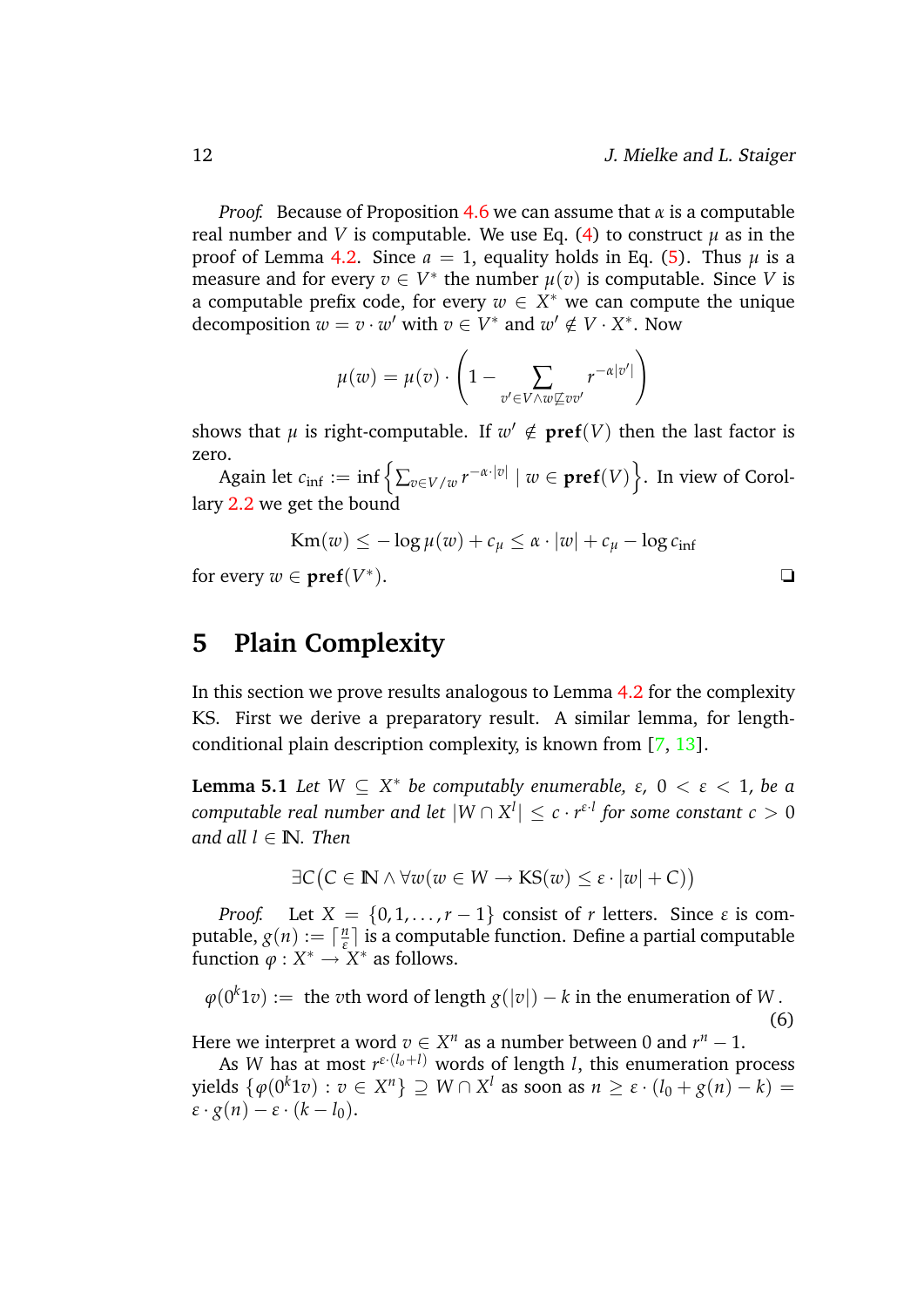Hence,  $KS(w) \leq \varepsilon \cdot |w| + O(1)$  for all  $w \in W$ .

In order to apply Lemma [5.1](#page-12-1) to languages *V* satisfying the conditions of Lemma [4.2](#page-9-0) we show that a positive lower bound to the *α*-residues of *V*  $\mathbf{f}(\mathbf{p}) = \mathbf{p}$  implies the upper bound  $|\mathbf{pref}(V^*) \cap X^l| \leq c \cdot r^{\alpha \cdot l}$  for some constant  $c > 0$ and all  $l \in \mathbb{N}$ .

 $\bf{Lemma 5.2}$   $\it Let\ V\subseteq X^*$   $\it be\ a\ code, \ \sum_{v\in V} r^{-\alpha|v|} \leq 1$   $\it and\ \sum_{v\in V/w} r^{-\alpha|v|} \geq 1$  $c' > 0$  for all  $w \in \textbf{pref}(V)$ . Then  $|\textbf{pref}(V^*) \cap X^l| \leq c \cdot r^{\alpha \cdot l}$  for some constant  $c > 0$  *and all*  $l \in \mathbb{N}$ .

*Proof.* First observe that  $w \in V^*$  if and only if  $w \in V^l$  for some  $l \leq |w|.$  $\textsf{Thus }\textbf{pref}(V^*)\cap X^l=\textbf{pref}(V^l)\cap X^l.$ 

Let  $a := \sum_{v \in V} r^{-\alpha|v|}$ . Since *V* is a code, we have  $a^l = \sum_{v \in V^l} r^{-\alpha|v|} =$  $\sum_{|w|=l,w\in\textbf{pref}(V^*)}\big(r^{-\alpha\cdot l}\cdot \sum_{v\in V^l/w}r^{-\alpha|v|}\big).$ 

Now,  $V^l/w \supseteq V^{l-i_w+1}/w' \supseteq (V/w' \cdot V^{l-i_w})$  where  $w=v_1 \cdots v_{i_w-1} \cdot w'$ with  $v_j \in V$  and  $w' \in \text{pref}(V)$ .

Thus,  $\sum_{v\in V^l/w}r^{-\alpha|v|}\geq \sum_{v\in V/w'}r^{-\alpha|v|}\cdot a^{l-iw}\geq c'\cdot a^{l-iw}\geq c'\cdot a^l$  and we  $\mathbf{I}$   $\mathbf{I}$   $\geq$   $r^{-\alpha \cdot l} \cdot |\mathbf{pref}(V^*) \cap X^l| \cdot c' \cdot a^l$  what proves our assertion.  $\Box$ Now, the fact that  $\textbf{pref}(V^*)$  is computably enumerable if only *V* is computably enumerable yields our result.

**Lemma 5.3** *Let V* ⊆ *X* <sup>∗</sup> *be a computably enumerable code, α be rightcomputable and*  $\sum_{v \in V} r^{-\alpha \cdot |v|} = a \leq 1$ .

 $I\!f$  inf  $\left\{ \sum_{v\in V/w} r^{-\alpha\cdot|v|} \mid w\in\textbf{pref}(V) \right\} > 0$  then there is a constant  $c$  such *that*

 $\text{KS}(\xi[0..n]) \leq \alpha \cdot n + c$  *for every*  $\xi \in \mathcal{C}(V^{\omega})$ .

## **References**

- <span id="page-13-1"></span>[1] Calude, C. S., L. Staiger and S. A. Terwijn, *On partial randomness*, Annals of Pure and Applied Logic **138** (2006), 20–30.
- <span id="page-13-0"></span>[2] Falconer, K. J., "Fractal Geometry: Mathematical Foundations and Applications", John Wiley & Sons, 1990.
- <span id="page-13-2"></span>[3] Kuich W., *On the Entropy of Context-Free Languages*, Information and Control, **16** (1970), 173 – 200.